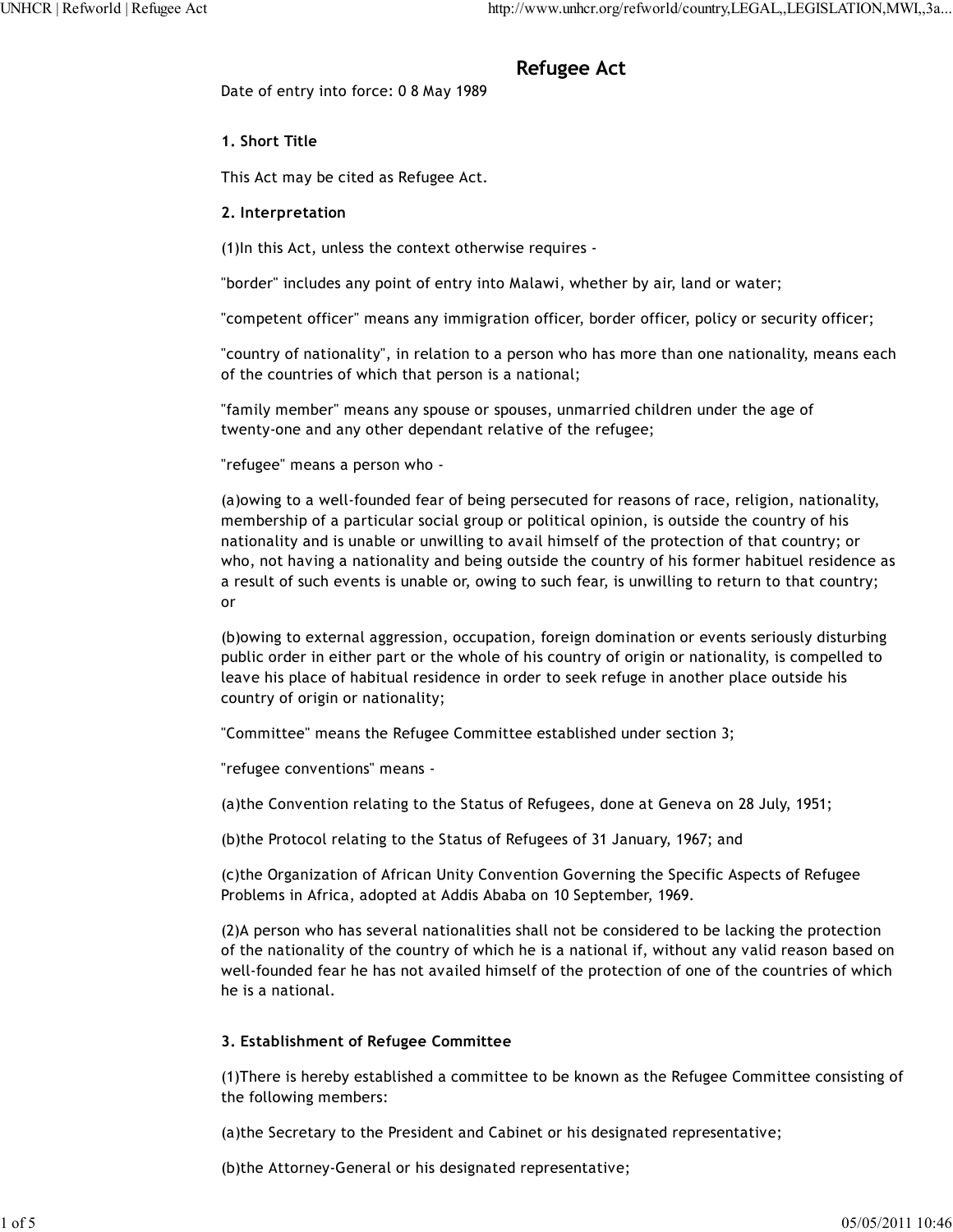(c)the Chief Immigration Officer of his designated representative;

(d)the Inspector General of Police or his designated representative;

(e)the Secretary for Community Services or his designated representative; and

(f)the Secretary for External Affairs or his designated representative.

(2)The Representative of the United Nations High Commissioner for Refugees in Malawi of his designated representative or, in his absence, a representative of the Resident Representative of the United Nations Development Programme in Malawi shall be invited by the Committee to attend every meeting of the Committee as an observer but shall not have the right to vote.

(3)The Minister may appoint to the Committee, for such period as the Minister may determine, such other persons, not exceeding three in number, as the Minister considers suitably qualified to assist the Committee in its work and deliberations and such persons shall not have the right to vote at any meeting of the Committee.

#### **4. Chairman and Vice-Chairman of the Committee**

(1)The Minister shall designate one member of the Committee to be Chairman thereof.

(2)The Committee shall elect a Vice-Chairman from amongst its members, who shall discharge the functions of the Chairman whenever the Chairman is absent or is for any reason unable to discharge the functions of his office.

#### **5. Meetings of the Committee**

The Committee shall meet at such times and places as the Chairman shall determine and shall have power to determine its own procedure.

#### **6. Functions of the Committee**

(1)The Committee shall receive and hear applications for refugee status and may -

(a)grant refugee status;

(b)deny the grant of refugee status; and

(c)cancel or revoke its decision granting refugee status.

(2)The Committee may, subject to sections 8 and 12, review cases of persons granted refugee status under this Act.

#### **7. Evidence and procedure**

(1)In the discharge of its functions the Committee shall be competent to administer oaths in accordance with the Oaths, Affirmations and Declarations Act and shall apply such rules of evidence and procedure as may be prescribed.

(2)Where a decision has been made under section 6 (1) (b), (c) and (2), the Committee shall record its reasons for such decisions and in all cases the Committee shall in writing notify its decision to the applicant.

(3)The Minister may, by notice published in the Gazette, direct that, with respect to any group of foreign nationals specified in the notice, seeking refugee status in Malawi, the Committee shall apply such group determination as may be prescribed.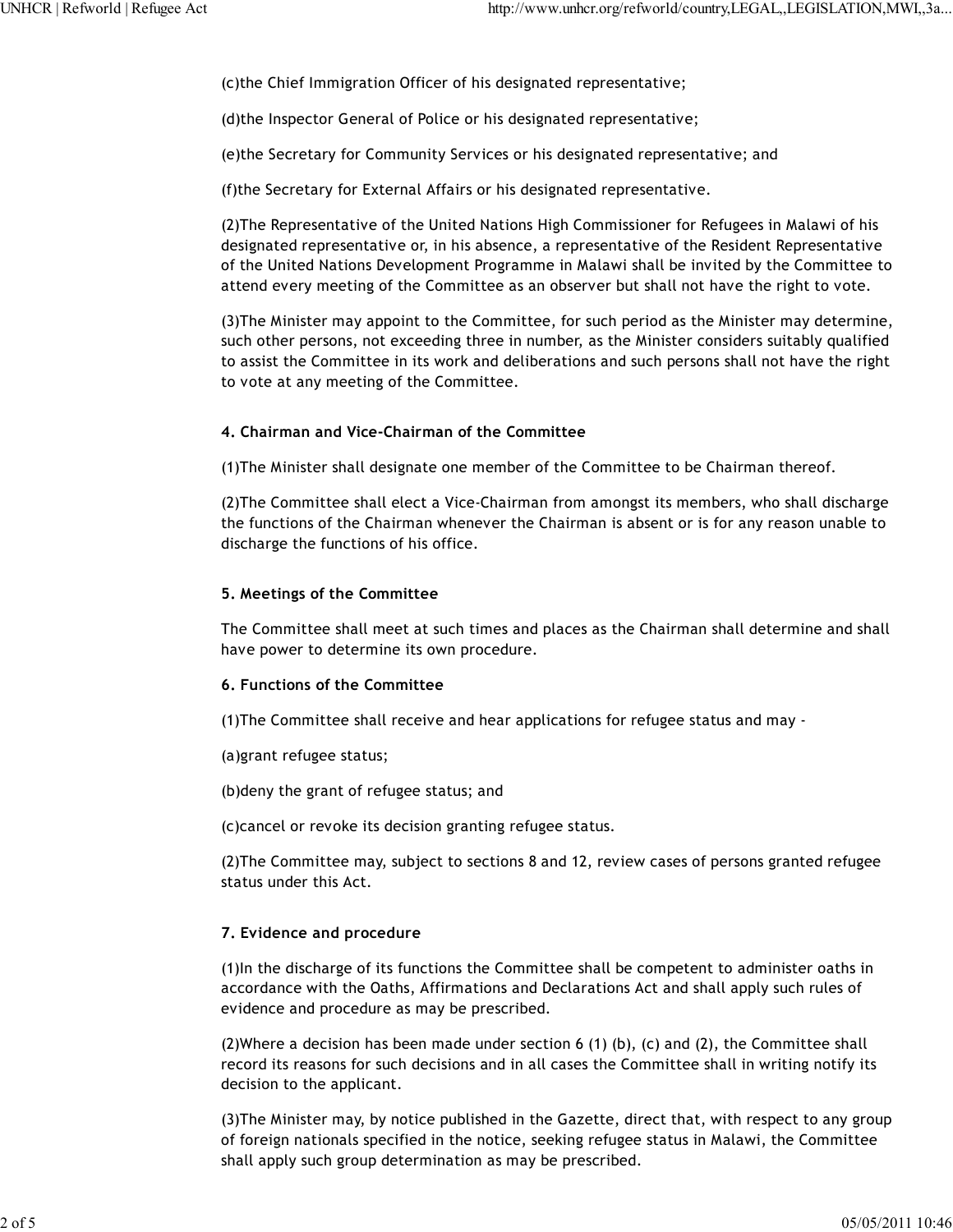## **8. Persons not to be considered as refugees**

A person shall not be considered to be a refugee under this Act if the Committee has serious reasons for considering that -

(a)he has committed a crime against peace, a war crime, a crime against humanity, as defined in the international instruments drawn up to make provision in respect of such crimes;

(b)he has committed a serious non-political crime outside Malawi prior to his entry; or

(c)he has been guilty of acts contrary to the purposes and principles of the Organization of African Unity;

(d)he has been guilty of acts contrary to the purposes and principles of the United Nations Organization.

## **9. Obligations of a refugee**

Any person granted refugee status under this Act shall be subject to the laws of Malawi, jurisdiction of courts in Malawi and to all measures taken for the maintenance of public order.

## **10. Prohibition of expulsion on return of refugees**

(1)A refugee shall not be expelled or returned to the borders of a country where his life or freedom will be threatened on account of -

(a)his race, religion, nationality or membership of a particular social group or political opinion; or

(b)external aggression, occupation, foreign domination or events seriously disturbing the public order in either part or the whole of that country.

(2)A person claiming to be a refugee shall be permitted to enter and remain in Malawi for such period as the Committee may require to process his application for refugee status.

(3)A person who presents himself to a competent officer at a border and applies for admission into Malawi for the purpose of proceeding to another country where he intends to seek asylum as a refugee shall be permitted entry in Malawi upon such conditions as may be determined by the Committee either generally or specially.

(4)A person who has illegally entered Malawi for the purpose of seeking asylum as a refugee shall present himself to a competent officer within twenty four hours of his entry or within such longer period as the competent officer may consider acceptable in the circumstances and such person shall not be detained, imprisoned, declared prohibited immigrant or otherwise penalized by reason only of his illegal entry or presence in Malawi unless and until the Committee has considered and made a decision on his application for refugee status.

(5)A person who has legally entered Malawi and wishes to remain in Malawi on the ground that he is a refugee shall not be deported from Malawi unless and until he has found a third country of refuge willing to admit him.

(6)The benefit of this section shall not be claimable by a person in respect of whom there are reasonable grounds for regarding him or any aspect of the matter as a danger to the security of Malawi or who, having been convicted of a serious crime, constitutes a real danger to the community of Malawi.

#### **11. Appeals to the Minister**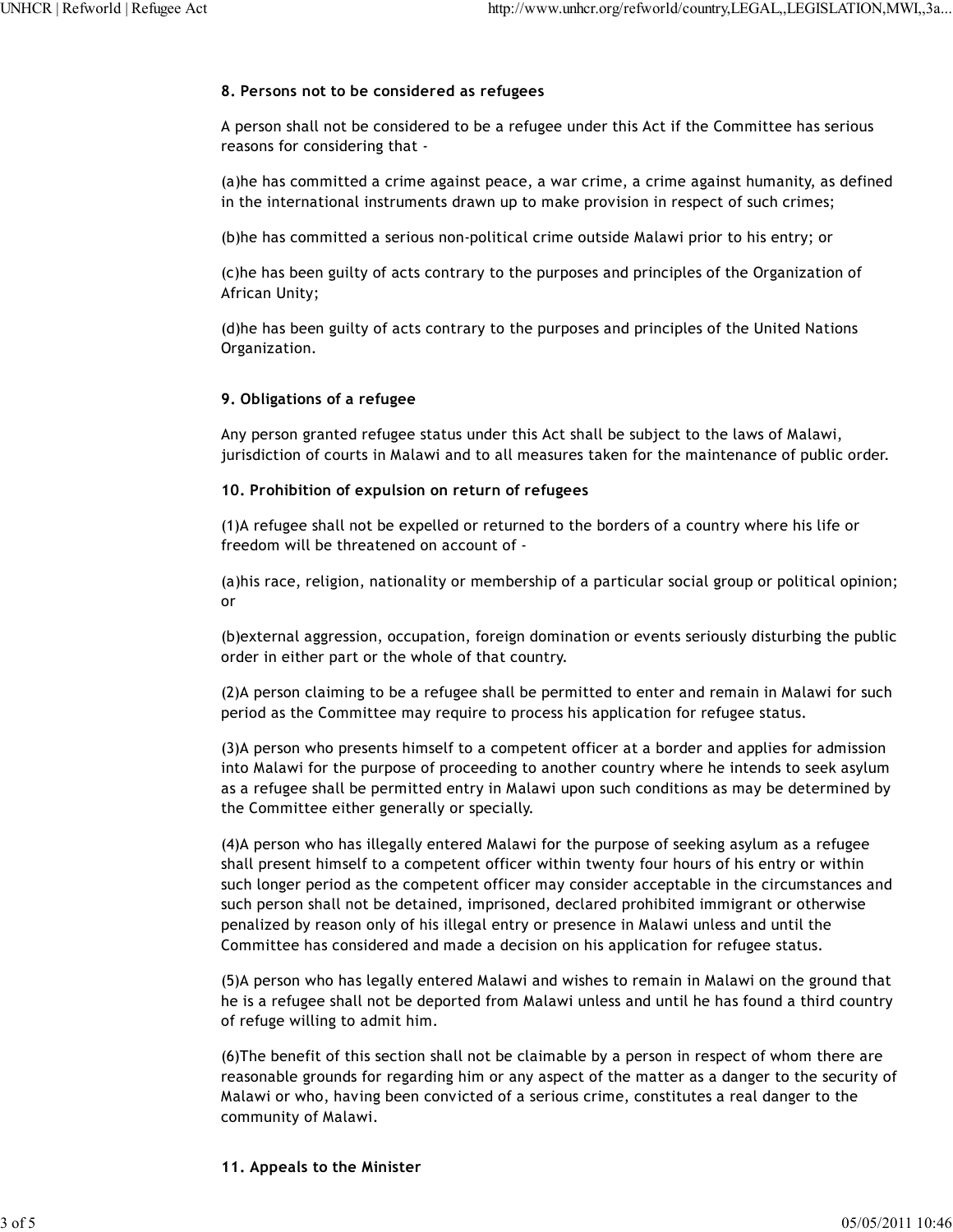(1)Any person who is dissatisfied with a decision of the Committee in regard to -

(a)his application for refugee status; and

(b)revocation by the Committee of its decision granting to that person refugee status,

may, within fourteen days of the date of the decision of the Committee, or within such longer period as may be accepted by the Minister, appeal to the Minister and the Minister may confirm, set aside or vary the decision.

(2)The decision of the Minister made pursuant to subsection (1) shall be final and shall not be subject to appeal to, or review or question by, any court and the Minister shall not be required to assign any reasons for such decision.

(3)Subject to section 10(5), upon the decision of the Minister confirming the decision of the Committee, the person seeking refugee status concerned may be deported.

## **12. Cessation of refugee status**

A person shall cease to be a refugee under this Act if -

(a)he has voluntarily re-availed himself of the protection of a country of his nationality; or

(b)having lost his nationality, he has voluntarily re-acquired it; or

(c)he has acquired a new nationality and enjoys the protection of the country of his new nationality; or

(d)he has voluntarily re-established himself in the country which he left or outside which he remained owing to fear of persecution; or

(e)he can no longer, because the circumstances in connexion with which he has been recognized as a refugee have ceased to exist, continue to refuse to avail himself of the protection of the country of his nationality; or

(f)being a person who has no nationality he is, because the circumstances in connexion with which he has been recognized as a refugee have ceased to exist, able to return to the country of his former habitual residence; or

(g)being a person recognized as a refugee on account of that person having fled from external aggression, occupation, foreign domination or events seriously disturbing public order in either part of the whole of his country of origin, such circumstances or events have ceased to exist

Provided that paragraphs (e) and (f) shall not apply to a person who is able to invoke compelling reasons arising out of previous persecution for refusing to avail himself of the protection of his country of nationality or return to the country of his former habitual residence, respectively.

## **13. Regulations**

The Minister may make regulations for carrying out or giving effect to the provisions of this Act and without prejudice to the generality of the foregoing such regulations may -

(a)prescribe anything required to be prescribed under this Act;

(b)make provision for -

(i)procedure to be followed by competent officers for the purpose of facilitating the entry of